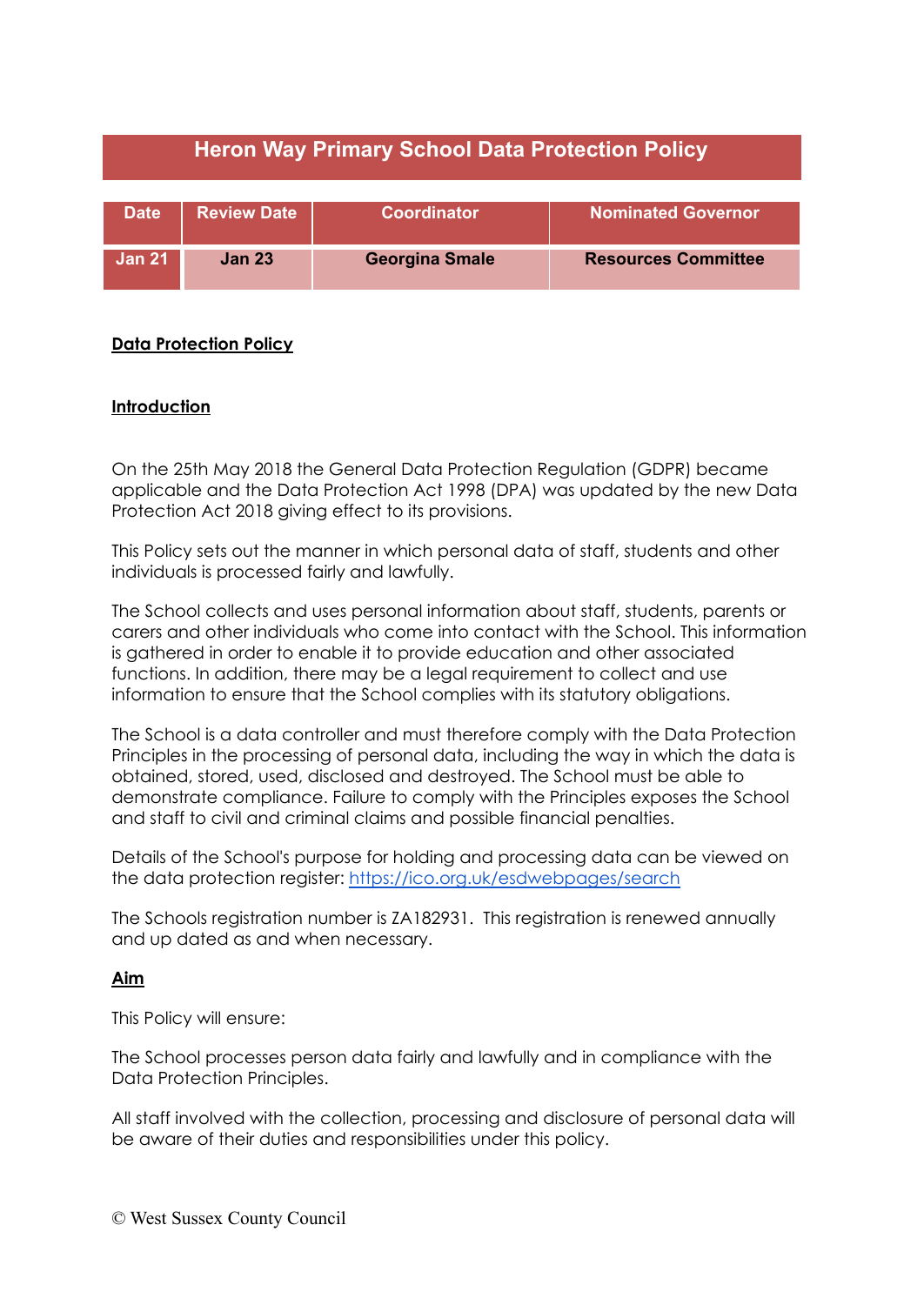That the data protection rights of those involved with the School community are safeguarded.

Confidence in the School's ability to process data fairly and securely.

# **Scope**

This Policy applies to:

Personal data of all School employees, governors, students, parents and carers, volunteers and any other person carrying out activities on behalf of the School.

The processing of personal data, both in manual form and on computer.

All staff and governors.

## **The Data Protection Principles**

The School will ensure that personal data will be:

- 1. Processed fairly, lawfully and in a transparent manner.<sup>1</sup>
- 2. Collected for specified, explicit and legitimate purposes and not further processed for other purposes incompatible with those purposes.
- 3. Adequate, relevant and limited to what is necessary in relation to the purposes for which data is processed.
- 4. Accurate and, where necessary, kept up to date.
- 5. Kept in a form that permits identification of data subjects for no longer than is necessary for the purposes for which the personal data is processed.
- 6. Processed in a way that ensures appropriate security of the personal data including protection against unauthorised or unlawful processing and against accidental loss, destruction or damage, using appropriate technical or organisational measures.

The School will be able to demonstrate compliance with these principles.

The School will have in place a process for dealing with the exercise of the following rights by Governors, staff, students, parents and members of the public in respect of their personal data:

- · to be informed about what data is held, why it is being processed and who it is shared with;
- · to access their data;
- · to rectification of the record;

1

<sup>©</sup> West Sussex County Council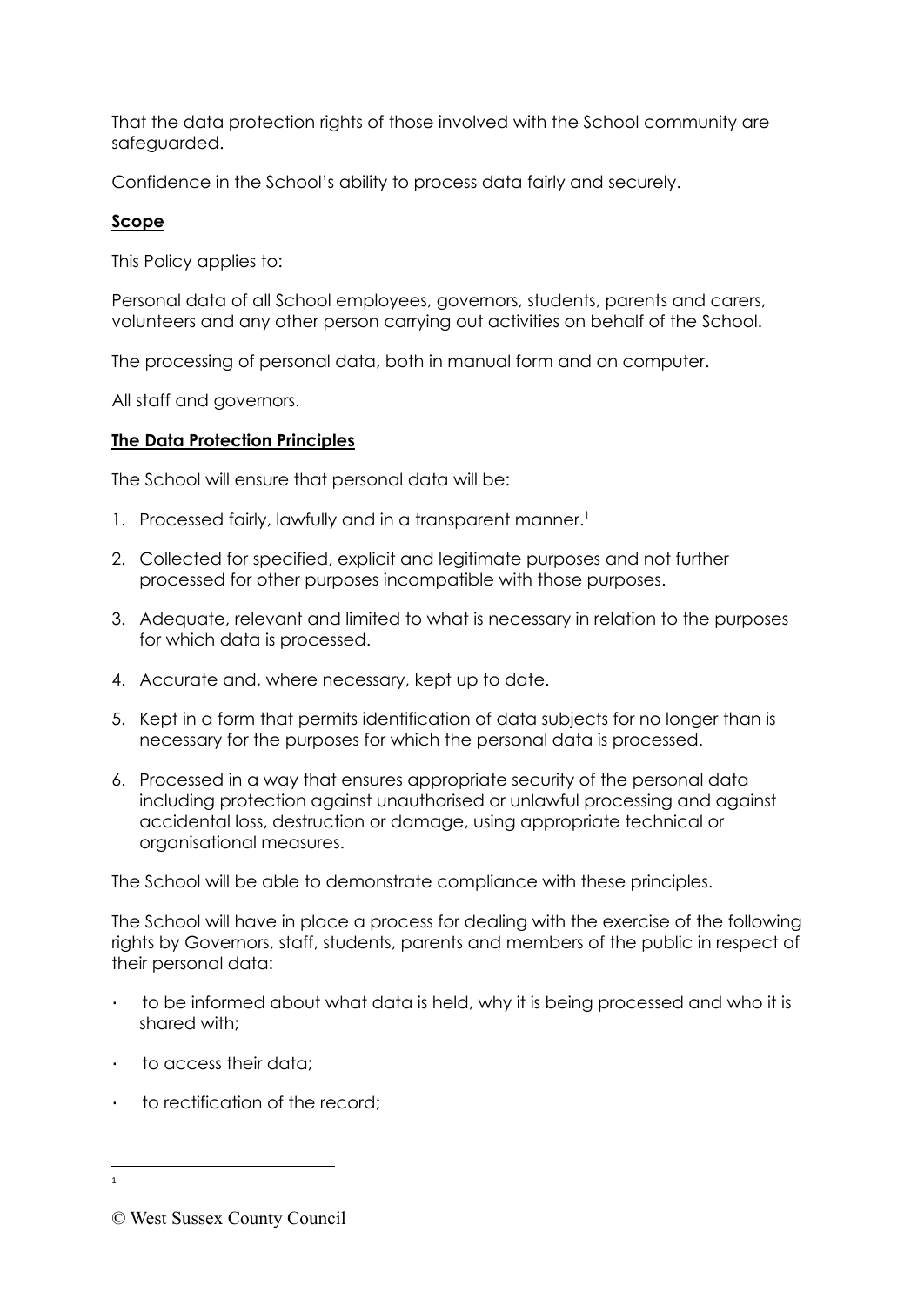- · to erasure;
- · to restrict processing;
- · to data portability;
- · to object to processing;
- · not to be subject to automated decision-making including profiling.

## **Roles and Responsibilities**

The Governing Body of the School and the Head Teacher are responsible for implementing good data protection practices and procedures within the School and for compliance with the Data Protection Principles.

It is the responsibility of all staff to ensure that their working practices comply with the Data Protection Principles. Disciplinary action may be taken against any employee who breaches any of the instructions or procedures forming part of this policy

The Data Protection Officer, will have responsibility for all issues relating to the processing of personal data and will report directly to the Head Teacher.

The Data Protection Officer will comply with responsibilities under the GDPR and will deal with subject access requests, requests for rectification and erasure, data security beaches. Complaints about data processing will be dealt with in accordance with the Schools Complaints Policy.

### **Data Security and Data Security Breach Management**

All staff are responsible for ensuring that personal data which they process is kept securely and is not disclosed to any unauthorised third parties.

Access to personal data should only be given to those who need access for the purpose of their duties.

All staff will comply with the Schools Acceptable IT use Policy.

Staff who work from home must have particular regard to the need to ensure compliance with this Policy and the Acceptable IT use Policy.

Data will be destroyed securely in accordance with the 'Information and Records Management Society Retention Guidelines for Schools'.

New types of processing personal data including surveillance technology which are likely to result in a high risk to the rights and freedoms of the individual will not be implemented until a Privacy Impact Risk Assessment has been carried out.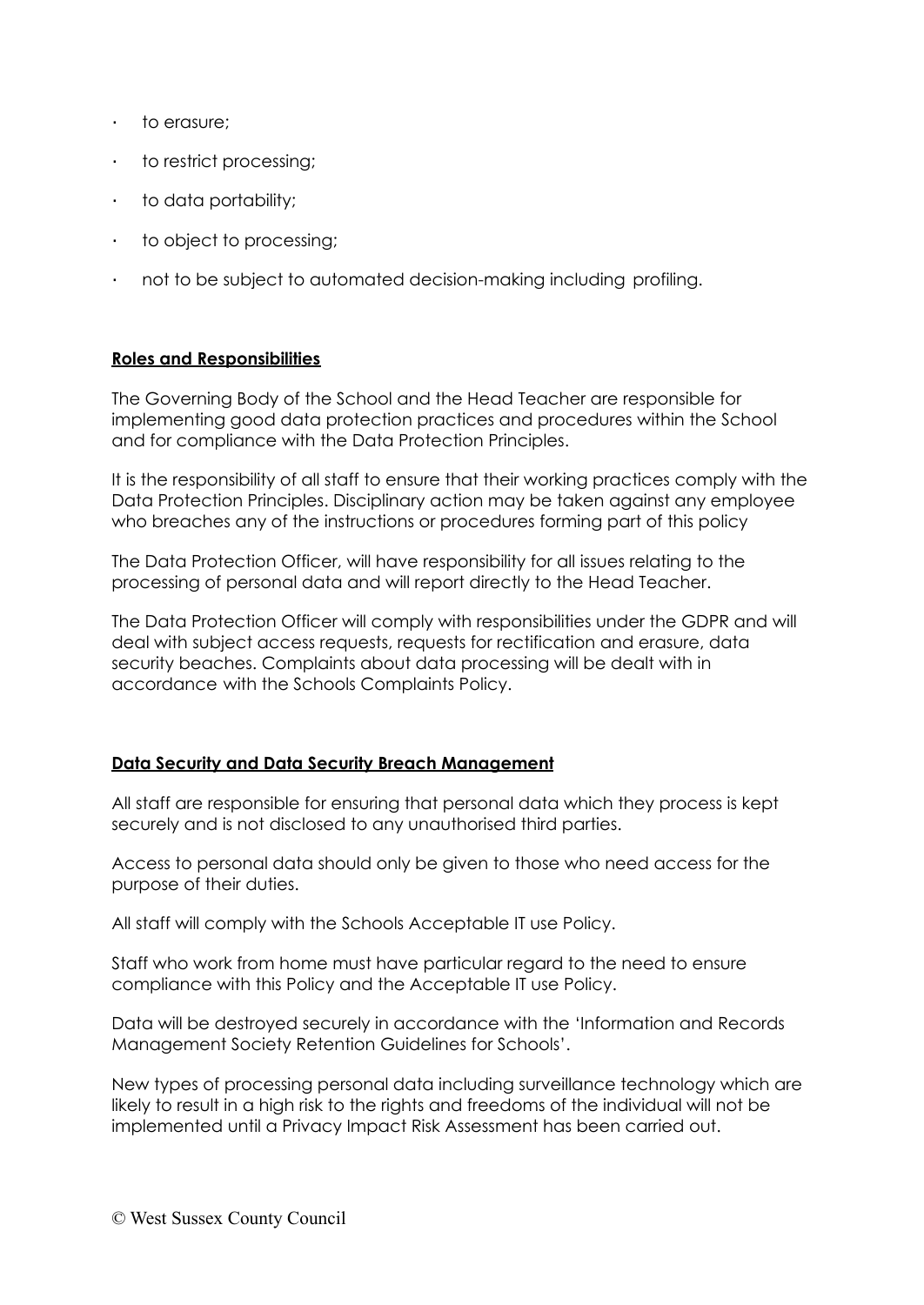The School will have in place a data breach security management process and serious breaches where there is a high risk to the rights of the individual will be reported to the Information Commissioner's Office (ICO) in compliance with the GDPR.

All staff will be aware of and follow the data breach security management process.

All staff will be aware of and comply with the list of Do's and Don'ts in relation to data security in Appendix A

## **Subject Access Requests**

Requests for access to personal data (Subject Access Requests)(SARs) will be processed by the Data Protection Officer. Generally, no fee is applicable. Records of all requests will be maintained.

The School will comply with the statutory time limits for effecting disclosure in response to a Subject Access Request. The statutory time period is one calendar month of receipt of the request.

## **Sharing data with third parties and data processing undertaken on behalf of the School.**

Personal data will only be shared with appropriate authorities and third parties where it is fair and lawful to do so. Any sharing will be undertaken by trained personnel using secure methods. Where a third party undertakes data processing on behalf of the School e.g. by providing cloud based systems or shredding services, the School will ensure that there is a written agreement requiring the data to be processed in accordance with the Data Protection Principles.

### **Ensuring compliance**

All new staff will be trained on the data protection requirements as part of their induction.

Training and guidance will be available to all staff.

All staff will read the Acceptable IT use Policy.

The School advises students whose personal data is held, the purposes for which it is processed and who it will be shared with. This is referred to as a "Privacy Notice" and is available on the School website.

The School also provides a Privacy Notice to staff which is available on the School website.

The School will ensure Privacy Notices contains the following information:

• Contact Data Controller and Data Protection Officer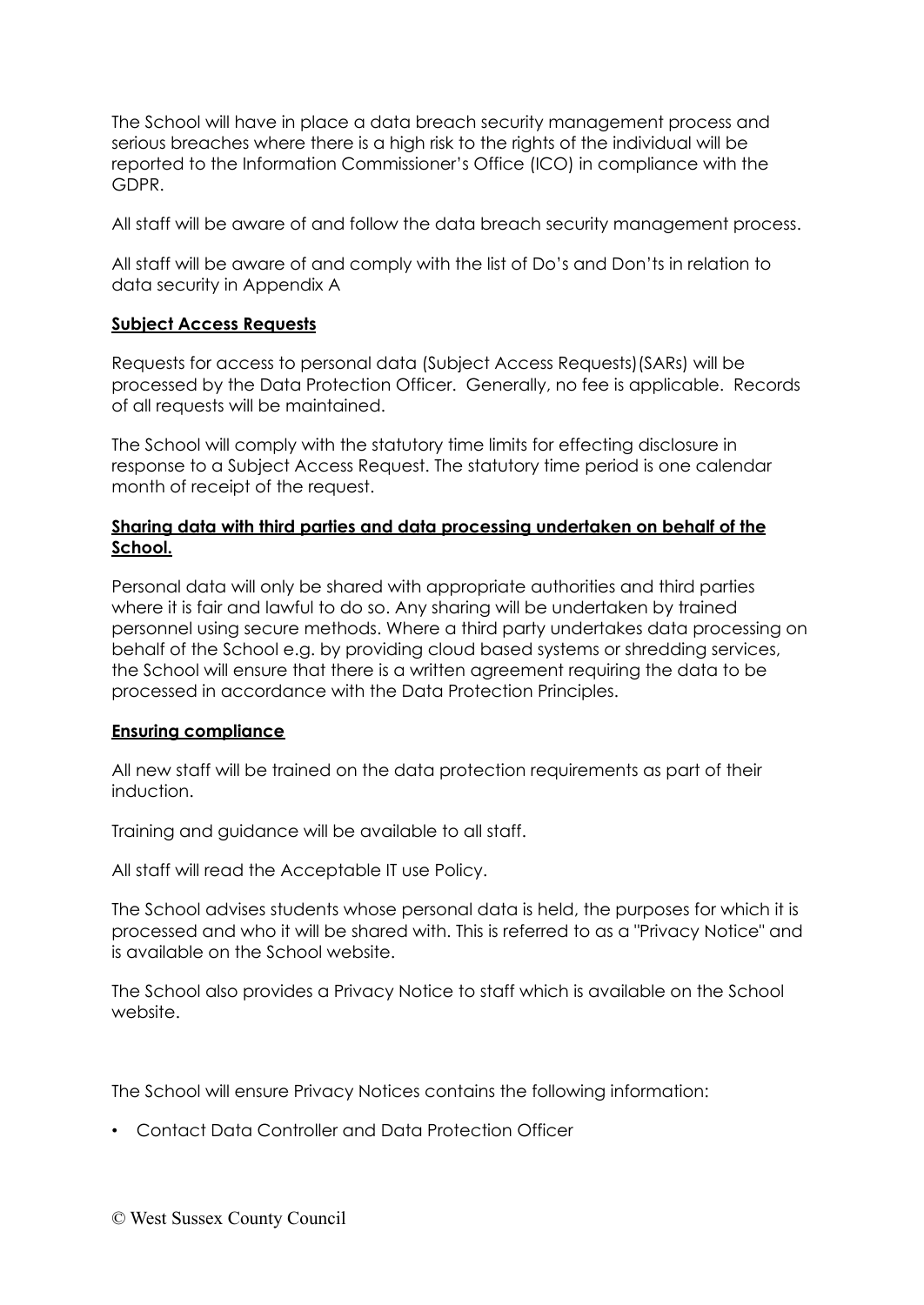- Purpose of processing and legal basis. Retentions period. Who we share data with.
- Right to request rectification, erasure, to withdraw consent, to complain, or to know about any automated decision making and the right to data portability where applicable.

## **Photographs, Additional Personal Data and Consents**

Where the School seeks consents for processing person data such as photographs at events it will ensure that appropriate written consents are obtained. Those consent forms will provide details of how the consent can be withdrawn.

Where the personal data involves a child under 16 years written consent will be required from the adult with parental responsibility.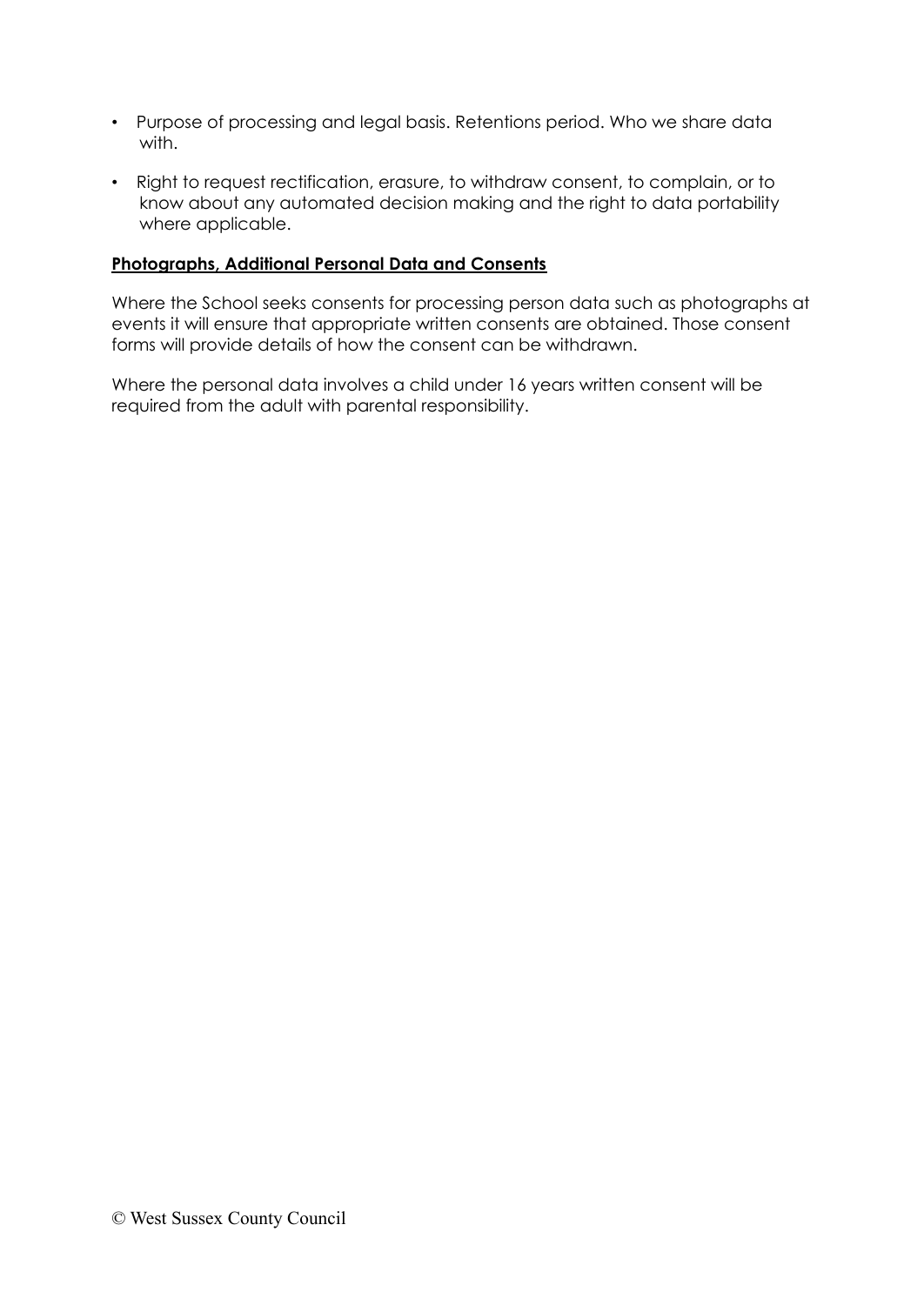## **Appendix A**

#### **What staff should do:**

**DO** get the permission of your manager to take any confidential information home.

**DO** transport information from school on secure computing devices (i.e. encrypted laptops and encrypted memory sticks). Wherever possible avoid taking paper documents out of the office.

**DO** use secure portable computing devices such as encrypted laptops and encrypted USB memory sticks when working remotely or from home.

**DO** ensure that any information on USB memory sticks is securely deleted off the device, or saved on a School shared drive.

**DO** ensure that all paper based information that is taken of premises is kept confidential and secure, ideally in a sealed envelope which indicates a return address if misplaced.

**DO** ensure that any confidential documents that are taken to your home are stored in a locked drawer.

**DO** ensure that paper based information and laptops are kept safe and close to hand when taken out off premises. Never leave them unattended. Particular care should be taken in public places (e.g. reading of documentation on public transport).

**DO** ensure that when transporting paper documentation in your car that it is placed in the boot (locked) during transit.

**DO** return the paper based information to the School as soon as possible and file or dispose of it securely.

**DO** report any loss of paper based information or portable computer devices to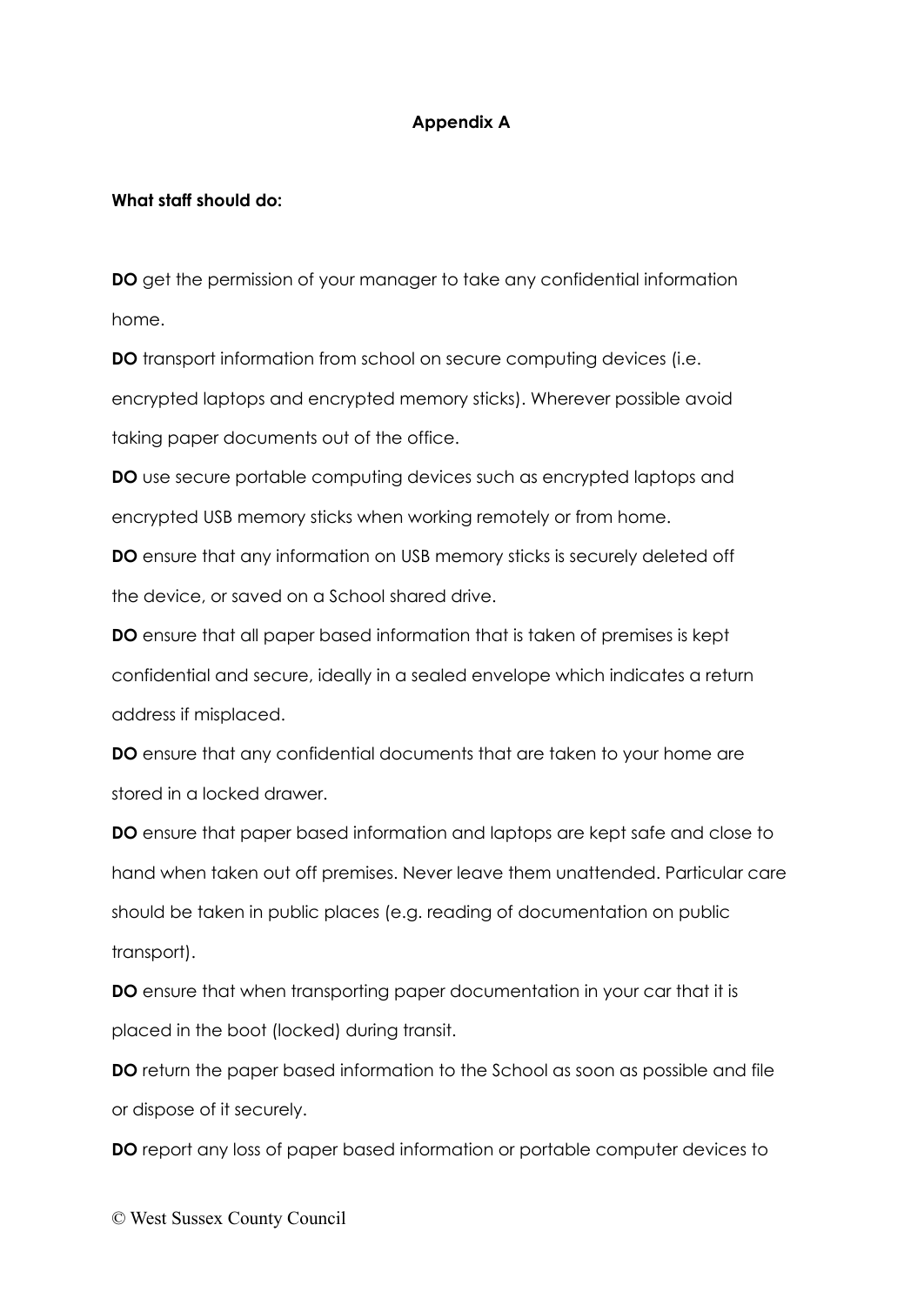your line manager immediately.

**DO** ensure that all postal and e-mail addresses are checked to ensure safe dispatch of information. When sending personal information by post the envelope should clearly state 'Private – Contents for Addressee only'.

**DO** ensure that when posting/emailing information that only the specific content required by the recipient is sent.

**DO** use pseudonyms and anonymise personal data where possible.

**DO** ensure that access to SIMS (or equivalent) is restricted to appropriate staff only, that leavers are removed in a timely manner and that generic user names such as 'Sysman' are disabled.

### **What staff must not do:**

**DO NOT** take confidential information to an entertainment or public place such as a pub or cinema, whether held on paper or an electronic device. Any information must be taken to the destination directly and never left unattended during the journey.

**DO NOT** unnecessarily copy other parties into e-mail correspondence.

**DO NOT** e-mail documents to your own personal computer.

**DO NOT** store work related documents on your home computer.

**DO NOT** leave personal information unclaimed on any printer or fax machine.

**DO NOT** leave personal information on your desk over night, or if you are away from your desk in meetings.

**DO NOT** leave documentation in vehicles overnight.

**DO NOT** discuss case level issues at social events or in public places.

**DO NOT** put confidential documents in non-confidential recycling bins.

© West Sussex County Council